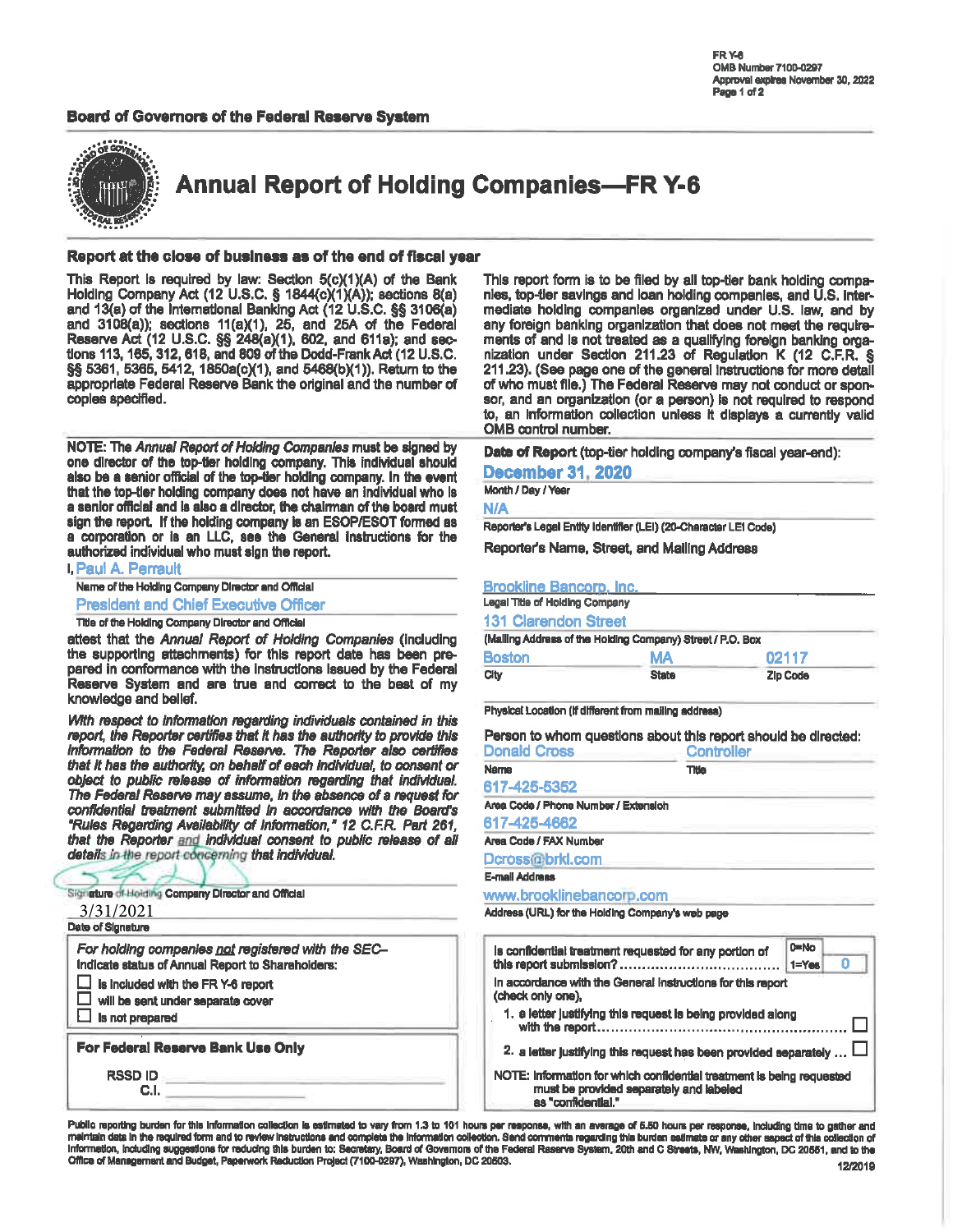# For Use By Tiered Holding Companies

Top-tiered holding companies must list the names, mailing address, and physical locations of each of their subsidiary holding companies below.

|      | Legal Title of Subsidiary Holding Company                             |                 |      | Legal Title of Subsidiary Holding Company                             |                 |
|------|-----------------------------------------------------------------------|-----------------|------|-----------------------------------------------------------------------|-----------------|
|      | (Malling Address of the Subsidiary Holding Company) Street / P.O. Box |                 |      | (Mailing Address of the Subsidiary Holding Company) Street / P.O. Box |                 |
| Clty | <b>State</b>                                                          | Zip Code        | City | <b>State</b>                                                          | Zip Code        |
|      | Physical Location (if different from mailing address)                 |                 |      | Physical Location (if different from mailing address)                 |                 |
|      | Legal Title of Subsidiary Holding Company                             |                 |      | Legal Title of Subsidiary Holding Company                             |                 |
|      | (Mailing Address of the Subsidiary Holding Company) Street / P.O. Box |                 |      | (Mailing Address of the Subsidiary Holding Company) Street / P.O. Box |                 |
| City | <b>State</b>                                                          | <b>Zip Code</b> | City | <b>State</b>                                                          | <b>Zip Code</b> |
|      | Physical Location (if different from mailing address)                 |                 |      | Physical Location (if different from mailing address)                 |                 |
|      | Legal Title of Subsidiary Holding Company                             |                 |      | Legal Title of Subsidiary Holding Company                             |                 |
|      | (Malling Address of the Subsidiary Holding Company) Street / P.O. Box |                 |      | (Malling Address of the Subsidiary Holding Company) Street / P.O. Box |                 |
| City | <b>State</b>                                                          | <b>Zip Code</b> | City | <b>State</b>                                                          | Zip Code        |
|      | Physical Location (if different from malling address)                 |                 |      | Physical Location (if different from mailing address)                 |                 |
|      | Legal Title of Subsidiary Holding Company                             |                 |      | Legal Title of Subsidiary Holding Company                             |                 |
|      | (Malling Address of the Subsidiary Holding Company) Street / P.O. Box |                 |      | (Malling Address of the Subsidiary Holding Company) Street / P.O. Box |                 |
| City | <b>State</b>                                                          | Zip Code        | City | <b>State</b>                                                          | <b>Zip Code</b> |
|      | Physical Location (if different from mailing address)                 |                 |      | Physical Location (if different from mailing address)                 |                 |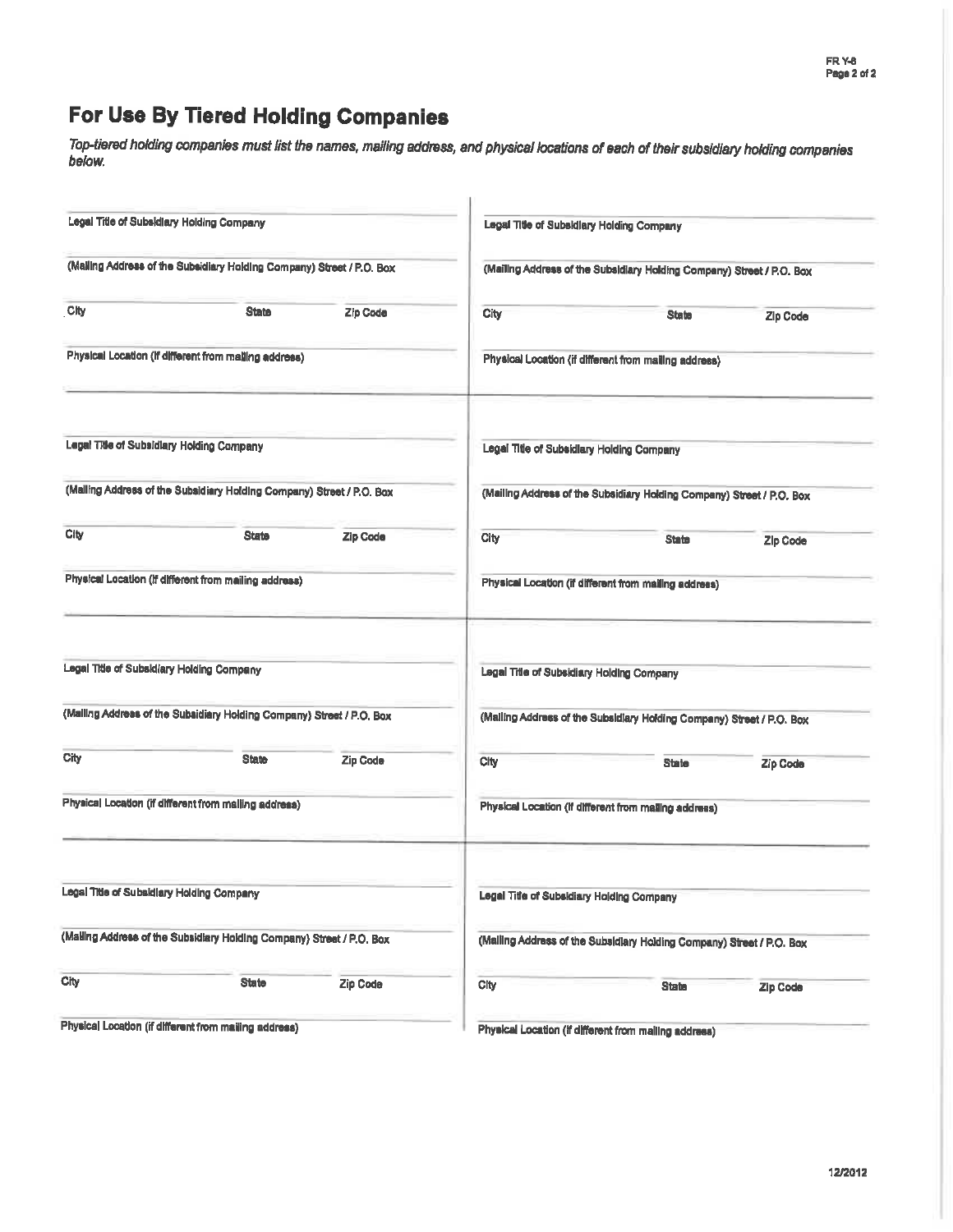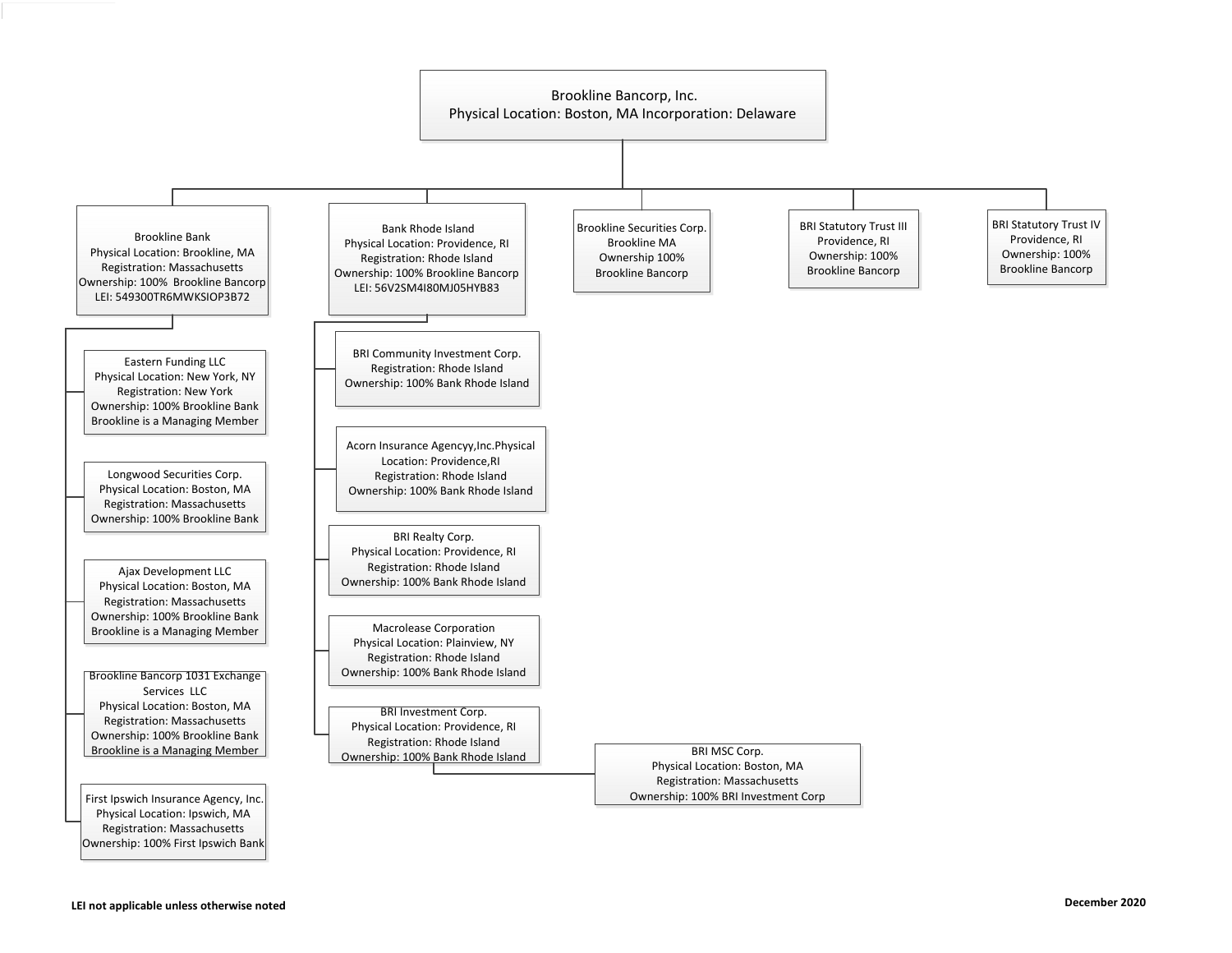### **Results: A list of branches for your holding company: BROOKLINE BANCORP, INC. (2631510) of BOSTON, MA.** The data are as of 12/31/2020. Data reflects information that was received and processed through 01/05/2021.

**Reconciliation and Verification Steps** 1. In the **Data Action** column of each branch row, enter one or more of the actions specified below 2. If required, enter the date in the **Effective Date** column

**Actions OK:** If the branch information is correct, enter 'OK' in the **Data Action** column.

Change: If the branch information is incorrect or incomplete, rewise the data, enter 'Change' in the Data Action column and the date when this information first became valid in the Effective Date column.<br>Close: If a branch Delete: If a branch listed was never owned by this depository institution, enter 'Delete' in the Data Act**ion** column.<br>Add: If a reportable branch is missing, insert a row, add the branch data, and enter 'Add' in the Data

If printing this list, you may need to adjust your page setup in MS Excel. Try using landscape orientation, page scaling, and/or legal sized paper.

<mark>Submission Procedure</mark><br>When you are finished, send a saved copy to your FRB contact. See the detailed instructions on this site for more information.<br>If you are e-mailing this to your FRB contact, put your institution name

Note:

### To satisfy the F**R Y-10 reporting requirements**, you must also submit FR Y-10 Domestic Branch Schedules for each branch with a **Data Action** of Change, Close, Delete, or Add.<br>The FR Y-10 report may be submitted in a hardco

\* FDIC UNINUM, Office Number, and ID\_RSSD columns are for reference only. Verification of these values is not required.

|    | Data Action Effective Date Branch Service Type | Branch ID RSSD* Popular Name         | <b>Street Address</b>           | City                   | State     | <b>Zip Code</b> | County            | Country              | <b>FDIC UNINUM*</b> | Office Number <sup>®</sup> | <b>Head Office</b>       | Head Office ID RSSD* Comments |  |
|----|------------------------------------------------|--------------------------------------|---------------------------------|------------------------|-----------|-----------------|-------------------|----------------------|---------------------|----------------------------|--------------------------|-------------------------------|--|
|    | <b>Full Service (Head Office)</b>              | 2434113 BANK RHODE ISLAND            | ONE TURKS HEAD PLACE            | PROVIDENCE             | RI        | 02903           | PROVIDENCE        | UNITED STATES        | Not Required        | Not Required               | <b>BANK RHODE ISLAND</b> | 243411                        |  |
|    | <b>Full Service</b>                            | 4461328 COVENTRY BRANCH              | 3 COVENTRY SHOPPERS PARK        | COVENTRY               | RI        | 02816           | KENT              | <b>UNITED STATES</b> | Not Required        | Not Required               | <b>BANK RHODE ISLAND</b> | 243411                        |  |
|    | <b>Full Service</b>                            | 2211770 ATWOOD AVENUE BRANCH         | 383 ATWOOD AVENUE               | CRANSTON               | RI        | 02920           | PROVIDENCE        | <b>UNITED STATES</b> | <b>Not Required</b> | Not Required               | <b>BANK RHODE ISLAND</b> | 2434113                       |  |
| OK | <b>Full Service</b>                            | 2211761 PARK AVENUE BRANCH           | 1047 PARK AVENUE                | CRANSTON               | RI        | 02910           | PROVIDENCE        | <b>UNITED STATES</b> | Not Required        | Not Required               | <b>BANK RHODE ISLAND</b> | 2434113                       |  |
| OK | <b>Full Service</b>                            | 4282578 PLAINFIELD PIKE BRANCH       | 2104 PLAINFIELD PIKE            | CRANSTON               | <b>RI</b> | 02921           | PROVIDENCE        | <b>UNITED STATES</b> | Not Required        | Not Required               | <b>BANK RHODE ISLAND</b> | 243411                        |  |
| ΩK | <b>Full Service</b>                            | 3534243 EAST GREENWICH BRANCH        | 1269 SOUTH COUNTY TRAIL         | <b>EAST GREENWICH</b>  | RI        | 02818           | KENT              | UNITED STATES        | Not Required        | Not Required               | <b>BANK RHODE ISLAND</b> | 2434113                       |  |
| OK | <b>Full Service</b>                            | 2211798<br>HIGHLAND AVENUE BRANCH    | 77 HIGHLAND AVENUE              | <b>EAST PROVIDENCE</b> | <b>RI</b> | 02914           | PROVIDENCE        | UNITED STATES        | <b>Not Required</b> | Not Required               | <b>BANK RHODE ISLAND</b> | 2434113                       |  |
| ΩK | <b>Full Service</b>                            | <b>TAUNTON AVE BRANCH</b><br>931001  | 195 TAUNTON AVE                 | <b>EAST PROVIDENCE</b> | RI        | 02914           | PROVIDENCE        | UNITED STATES        | Not Required        | Not Required               | <b>BANK RHODE ISLAND</b> | 2434113                       |  |
| OK | <b>Full Service</b>                            | 930509 JOHNSTON BRANCH               | 1450 HARTFORD AVE               | <b>JOHNSTON</b>        | <b>RI</b> | 02919           | PROVIDENCE        | UNITED STATES        | Not Required        | Not Required               | <b>BANK RHODE ISLAND</b> | 2434113                       |  |
| ОΚ | <b>Full Service</b>                            | 3534261<br>LINCOLN BRANCH            | 625 B GEORGE WASHINGTON HIGHWAY | <b>LINCOLN</b>         | RI        | 02865           | PROVIDENCE        | <b>UNITED STATES</b> | Not Required        | Not Required               | <b>BANK RHODE ISLAND</b> | 2434113                       |  |
| OK | <b>Full Service</b>                            | 5084108 MIDDLETOWN BRANCH            | 132 EAST MAIN ROAD              | MIDDLETOWN             | RI        | 02842           | NEWPORT           | UNITED STATES        | <b>Not Required</b> | Not Required               | <b>BANK RHODE ISLAND</b> | 2434113                       |  |
| оĸ | <b>Full Service</b>                            | 3534270 NORTH KINGTOWN BRANCH        | 1140 TEN ROD ROAD               | NORTH KINGSTOWN        | RI        | 02852           | WASHINGTON        | UNITED STATES        | Not Required        | Not Required               | <b>BANK RHODE ISLAND</b> | 2434113                       |  |
| ΩK | <b>Full Service</b>                            | 3650303 PAWTUCKET BRANCH             | 499 SMITHFIELD AVENUE           | PAWTUCKET              | <b>RI</b> | 02860           | PROVIDENCE        | UNITED STATES        | <b>Not Required</b> | Not Required               | <b>BANK RHODE ISLAND</b> | 2434113                       |  |
|    | <b>Full Service</b>                            | 3534289 EAST SIDE BRANCH             | 137 PITMAN STREET               | PROVIDENCE             | RI        | 02906           | PROVIDENCE        | UNITED STATES        | Not Required        | Not Required               | <b>BANK RHODE ISLAND</b> | 2434113                       |  |
| ΩK | <b>Full Service</b>                            | 808505 SMITHFIFLD BRANCH             | <b>445 PUTNAM PIKE</b>          | SMITHFIELD             | RI        | 02917           | PROVIDENCE        | UNITED STATES        | Not Required        | Not Required               | <b>BANK RHODE ISLAND</b> | 2434113                       |  |
| ΩK | <b>Full Service</b>                            | 4721134<br><b>WAKEFIELD BRANCH</b>   | 290 MAIN STREET                 | WAKEFIELD              | RI        | 02879           | <b>WASHINGTON</b> | UNITED STATES        | Not Required        | Not Required               | <b>BANK RHODE ISLAND</b> | 2434113                       |  |
| OK | <b>Full Service</b>                            | 5213784 265 JEFFERSON BLVD BRANCH    | 265 JEFFERSON BLVD              | WARWICK                | RI        | 02888           | KENT              | UNITED STATES        | <b>Not Required</b> | Not Required               | <b>BANK RHODE ISLAND</b> | 2434113                       |  |
| OK | <b>Full Service</b>                            | 3534298 BUTTONWOODS BRANCH           | 2975 WEST SHORE ROAD            | WARWICK                | RI        | 02886           | KENT              | UNITED STATES        | Not Required        | Not Required               | <b>BANK RHODE ISLAND</b> | 2434113                       |  |
| OK | <b>Full Service</b>                            | 992703 WARWICK AVE-GFF BRANCH        | 1300 WARWICK AVENUE             | WARWICK                | RI        | 02888           | <b>KENT</b>       | UNITED STATES        | Not Required        | Not Required               | <b>BANK RHODE ISLAND</b> | 2434113                       |  |
| OK | <b>Full Service</b>                            | 2658544 WOONSOCKET BRANCH            | 177 CUMBERLAND HILL ROAD        | <b>WOONSOCKE</b>       | RI        | 02895           | PROVIDENCE        | <b>UNITED STATES</b> | Not Required        | Not Required               | <b>BANK RHODE ISLAND</b> | 243411                        |  |
| ОΚ | Full Service (Head Office)                     | 782306<br><b>BROOKLINE BANK</b>      | 2 HARVARD STREET                | <b>BROOKLINE</b>       | MA        | 02445           | <b>NORFOLK</b>    | UNITED STATES        | Not Required        | Not Required               | <b>BROOKLINE BANK</b>    | 782306                        |  |
| OK | <b>Full Service</b>                            | 2926001<br><b>ARLINGTON BRANCH</b>   | 856 MASSACHUSETTS AVE           | ARLINGTON              | MA        | 02476           | MIDDLESEX         | UNITED STATES        | Not Required        | Not Required               | <b>BROOKLINE BANK</b>    | 782306                        |  |
| ΩK | <b>Full Service</b>                            | BEDFORD BRANCH<br>3127663            | 168 GREAT ROAD UNIT A           | <b>BEDFORD</b>         | MA        | 01730           | MIDDLESEX         | <b>UNITED STATES</b> | Not Required        | Not Required               | <b>BROOKLINE BANK</b>    | 782306                        |  |
| OK | <b>Full Service</b>                            | 4502324<br>CLARENDON STREET BRANCH   | 131 CLARENDON STREET            | <b>BOSTON</b>          | MA        | 02117           | <b>SUFFOLK</b>    | UNITED STATES        | Not Required        | Not Required               | <b>BROOKLINE BANK</b>    | 782306                        |  |
| ΩK | <b>Full Service</b>                            | 4759632 STATE STREET BRANCH          | 33 STATE ST.                    | <b>BOSTON</b>          | MA        | 02109           | <b>SUFFOLK</b>    | UNITED STATES        | Not Required        | Not Required               | <b>BROOKLINE BANK</b>    | 782306                        |  |
| OK | <b>Full Service</b>                            | 167408 COOLIDGE CORNER BRANCH        | 1324 BEACON STREET              | <b>BROOKLINE</b>       | MA        | 02446           | <b>NORFOLK</b>    | <b>UNITED STATES</b> | Not Required        | Not Required               | <b>BROOKLINE BANK</b>    | 782306                        |  |
| OK | <b>Full Service</b>                            | 812904 LONGWOOD BRANCH               | 1016 BEACON STREET              | <b>BROOKLINE</b>       | MA        | 02446           | <b>NORFOLK</b>    | UNITED STATES        | Not Required        | Not Required               | <b>BROOKLINE BANK</b>    | 782306                        |  |
| OK | <b>Full Service</b>                            | 722209 WASHINGTON SQUARE BRANCH      | 1661 BEACON STREET              | <b>BROOKLINE</b>       | MA        | 02445           | <b>NORFOLK</b>    | <b>JNITED STATES</b> | Not Required        | Not Required               | <b>BROOKLINE BANK</b>    | 782306                        |  |
|    | <b>Full Service</b>                            | 4176314 BURLINGTON MALL BRANCH       | 72 BURLINGTON MALL ROAD         | <b>BURLINGTON</b>      | MA        | 01803           | MIDDLESEX         | UNITED STATES        | Not Required        | Not Required               | <b>BROOKLINE BANK</b>    | 782306                        |  |
| ΩK | <b>Full Service</b>                            | 4934868 CHESTNUT HILL                | 1220 BOYLSTON STREET            | CHESTNUT HILL          | MA        | 02467           | NORFOLK           | UNITED STATES        | Not Required        | Not Required               | <b>BROOKLINE BANK</b>    | 782306                        |  |
| ΩK | <b>Full Service</b>                            | 721707<br>PUTTERHAM CIRCLE BRANCH    | 1018 WEST ROXBURY PARKWAY       | CHESTNUT HILL          | MA        | 02467           | NORFOLK           | <b>UNITED STATES</b> | Not Required        | Not Required               | <b>BROOKLINE BANK</b>    | 782306                        |  |
|    | <b>Full Service</b>                            | 5106493<br><b>DANVERS BRANCH</b>     | 107 HIGH STREET                 | <b>DANVERS</b>         | MA        | 01923           | ESSEX             | UNITED STATES        | Not Required        | Not Required               | <b>BROOKLINE BANK</b>    | 782306                        |  |
| ΩK | <b>Full Service</b>                            | 534505 ESSEX OFFICE                  | 8-10 MARTIN STREET              | ESSEX                  | MA        | 01929           | ESSEX             | UNITED STATES        | Not Required        | Not Required               | <b>BROOKLINE BANK</b>    | 782306                        |  |
| OK | <b>Full Service</b>                            | 534907 GLOUCESTER BRANCH             | 207 MAIN STREET                 | <b>GLOUCESTER</b>      | MA        | 01930           | <b>ESSEX</b>      | UNITED STATES        | Not Required        | Not Required               | <b>BROOKLINE BANK</b>    | 782306                        |  |
| ОK | <b>Full Service</b>                            | 442806 FIRST IPSWICH BANK BRANCH     | <b>31 MARKET STREET</b>         | <b>IPSWICH</b>         | MA        | 01938           | ESSEX             | UNITED STATES        | <b>Not Required</b> | Not Required               | <b>BROOKLINE BANK</b>    | 782306                        |  |
| OK | <b>Full Service</b>                            | 2748874<br><b>LEXINGTON BRANCH</b>   | 1793 MASSACHUSETTS AVE          | LEXINGTON              | MA        | 02420           | <b>MIDDLESEX</b>  | <b>UNITED STATES</b> | Not Required        | Not Required               | <b>BROOKLINE BANK</b>    | 782306                        |  |
| OK | <b>Full Service</b>                            | 3212420 MALDEN BRANCH                | 196 COMMERCIAL STREET           | MALDEN                 | MA        | 02148           | MIDDLESEX         | UNITED STATES        | Not Required        | Not Required               | <b>BROOKLINE BANK</b>    | 782306                        |  |
| ΩK | <b>Full Service</b>                            | 67777 MEDFORD SQUARE OFFICE          | 60 HIGH STREET                  | MEDFORD                | MA        | 02155           | <b>MIDDLESEX</b>  | <b>UNITED STATES</b> | Not Required        | Not Required               | <b>BROOKLINE BANK</b>    | 782306                        |  |
| OK | <b>Full Service</b>                            | 2372886 SALEM STREET BRANCH          | 201 SALEM STREET                | MEDFORD                | MA        | 02155           | MIDDLESEX         | <b>UNITED STATES</b> | Not Required        | Not Required               | <b>BROOKLINE BANK</b>    | 782306                        |  |
| ΩK | <b>Full Service</b>                            | 683300 WEST MEDFORD BRANCH           | 430 HIGH ST                     | MEDFORD                | MA        | 02155           | MIDDLESEX         | UNITED STATES        | Not Required        | Not Required               | <b>BROOKLINE BANK</b>    | 782306                        |  |
| OK | <b>Full Service</b>                            | 4176323 NEEDHAM BRANCH               | 902 HIGHLAND AVENUE             | NEEDHAM HEIGHTS        | MA        | 02494           | <b>NORFOLK</b>    | <b>UNITED STATES</b> | <b>Not Required</b> | Not Required               | <b>BROOKLINE BANK</b>    | 782306                        |  |
| OK | <b>Full Service</b>                            | 2505273 NEWBURYPORT BRANCH           | <b>155 STATE STREET</b>         | NEWBURYPORT            | MA        | 01950           | ESSEX             | <b>UNITED STATES</b> | Not Required        | Not Required               | <b>BROOKLINE BANK</b>    | 782306                        |  |
| OK | <b>Full Service</b>                            | 2956277 NEWTON CENTRE BRANCH         | TEN LANGLEY ROAD                | NEWTON                 | MA        | 02459           | <b>MIDDLESEX</b>  | UNITED STATES        | Not Required        | Not Required               | <b>BROOKLINE BANK</b>    | 782306                        |  |
| ОK | <b>Full Service</b>                            | 3449226 NEWTON HIGHLANDS BRANCH      | 1160 WALNUT STREET              | NEWTON                 | MA        | 02461           | <b>MIDDLESEX</b>  | UNITED STATES        | Not Required        | Not Required               | <b>BROOKLINE BANK</b>    | 782306                        |  |
| ΩК | <b>Full Service</b>                            | 3380909 NEWTONVILLE BRANCH           | 323 WALNUT STREET               | NEWTONVILLE            | MA        | 02460           | MIDDLESEX         | UNITED STATES        | Not Required        | Not Required               | <b>BROOKLINE BANK</b>    | 782306                        |  |
| ΩK | <b>Full Service</b>                            | 2727945 ROWLEY BRANCH                | 144 NEWBURYPORT TURNPIKE        | ROWLEY                 | MA        | 01969           | ESSEX             | UNITED STATES        | Not Required        | Not Required               | <b>BROOKLINE BANK</b>    | 782306                        |  |
|    | <b>Full Service</b>                            | 4586472 WALTHAM BRANCH               | 456 MAIN STREET                 | WALTHAM                | MA        | 02453           | MIDDLESEX         | UNITED STATES        | Not Required        | Not Required               | <b>BROOKLINE BANK</b>    | 782306                        |  |
| ΩK | <b>Full Service</b>                            | 4414061<br>WELLESLEY HILLS BRANCH    | 448 WASHINGTON STREET           | WELLESLEY              | MA        | 02482           | <b>NORFOLK</b>    | <b>UNITED STATES</b> | Not Required        | Not Required               | <b>BROOKLINE BANK</b>    | 782306                        |  |
| OK | <b>Full Service</b>                            | 4184663 WELLESLEY LOWER FALLS BRANCH | 5 WASHINGTON STREET             | WELLESLEY HILLS        | MA        | 02481           | <b>NORFOLK</b>    | UNITED STATES        | Not Required        | Not Required               | <b>BROOKLINE BANK</b>    | 782306                        |  |
| OK | <b>Full Service</b>                            | 4176332 WEST ROXBURY BRANCH          | 1808 CENTRE STREET              | <b>WEST ROXBURY</b>    | MA        | 02132           | <b>SUFFOLK</b>    | <b>UNITED STATES</b> | Not Required        | Not Required               | <b>BROOKLINE BANK</b>    | 782306                        |  |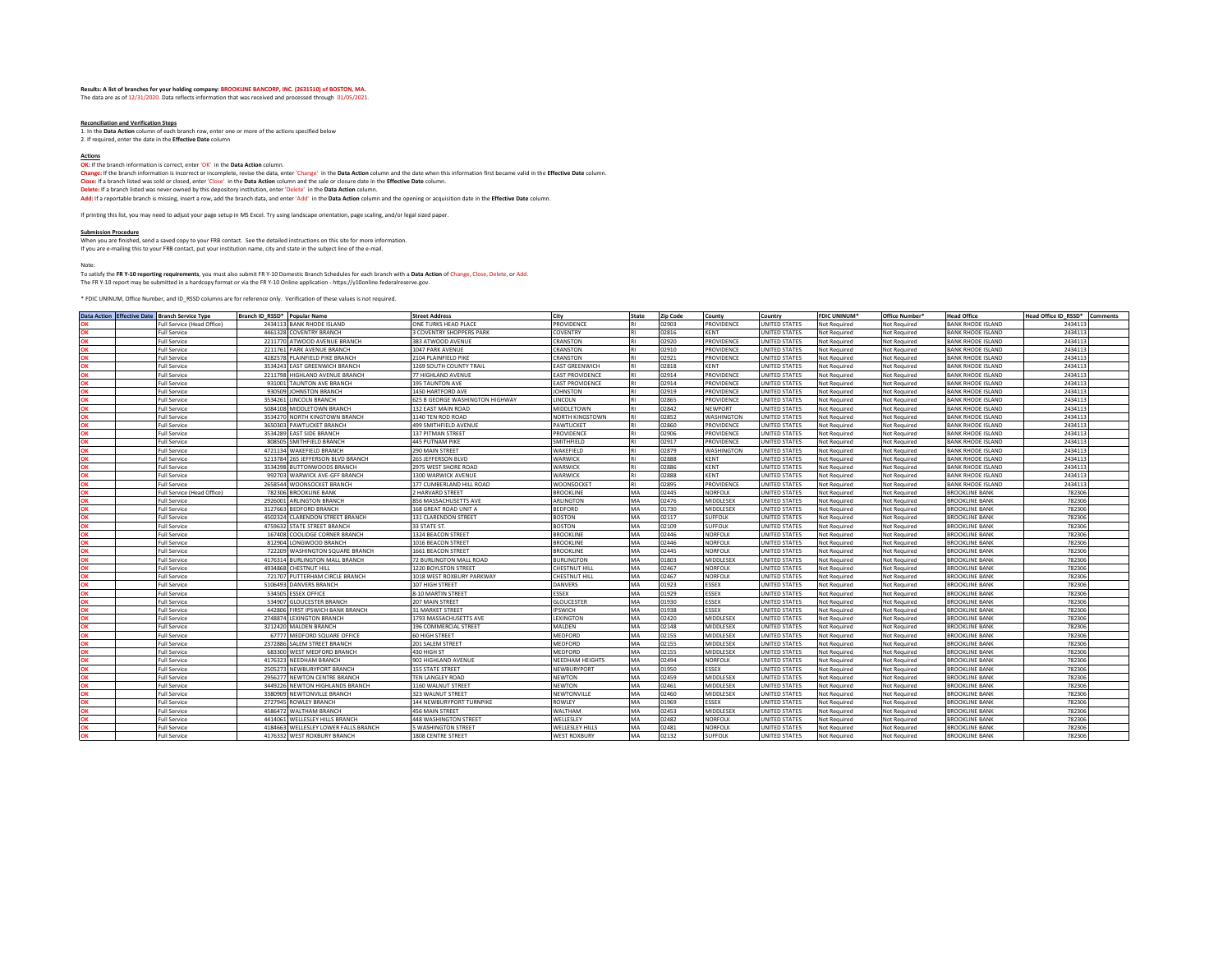# SECURITY OWNERSHIP OF CERTAIN BENEFICIAL OWNERS, DIRECTORS AND MANAGEMENT

Persons and groups who beneficially own in excess of five percent of the Company's common stock are required to file certain reports with the SEC regarding ownership. The following table sets forth, as of the Record Date, the shares of common stock beneficially owned by each person who was the beneficial owner of more than five percent of the Company's common stock, including shares owned by its directors.

| Name and Address of Owner                                                                                           | Shares of<br><b>Common Stock</b> | <b>Percent of Class of</b><br>Ownership |
|---------------------------------------------------------------------------------------------------------------------|----------------------------------|-----------------------------------------|
| BlackRock, Inc. <sup>(1)</sup><br>55 East 52nd Street                                                               | 11,667,496                       | 14.80%                                  |
| New York, NY 10055                                                                                                  |                                  |                                         |
| The Vanguard Group, Inc. (2)<br>100 Vanguard Blvd.<br>Malvern, PA 19355                                             | 8,301,322                        | 10.5%                                   |
| Dimensional Fund Advisors LP <sup>(3)</sup><br><b>Building One</b><br>6300 Bee Cave Road<br><b>Austin, TX 78746</b> | 5,391,205                        | 6.80%                                   |

1 Based exclusively on a Schedule 13G/A filed by BlackRock, Inc. on February 4, 2021. The filer claimed sole power to vote or to direct the vote of 11,551,027 shares and the sole power to dispose or to direct the disposition of 11,667,496 shares.

2 Based exclusively on a Schedule 13G/A filed by The Vanguard Group, Inc. on February 8, 2021. The filer claimed the sole power to dispose or to direct the disposition of 8,144,811 shares.

3 Based exclusively on a Schedule 13G filed by Dimensional Fund Advisors LP on February 16, 2021. The filer claims sole power to vote or direct the vote of 5,161,510 shares and the sole power to dispose or direct the disposition of 5,391,205 shares.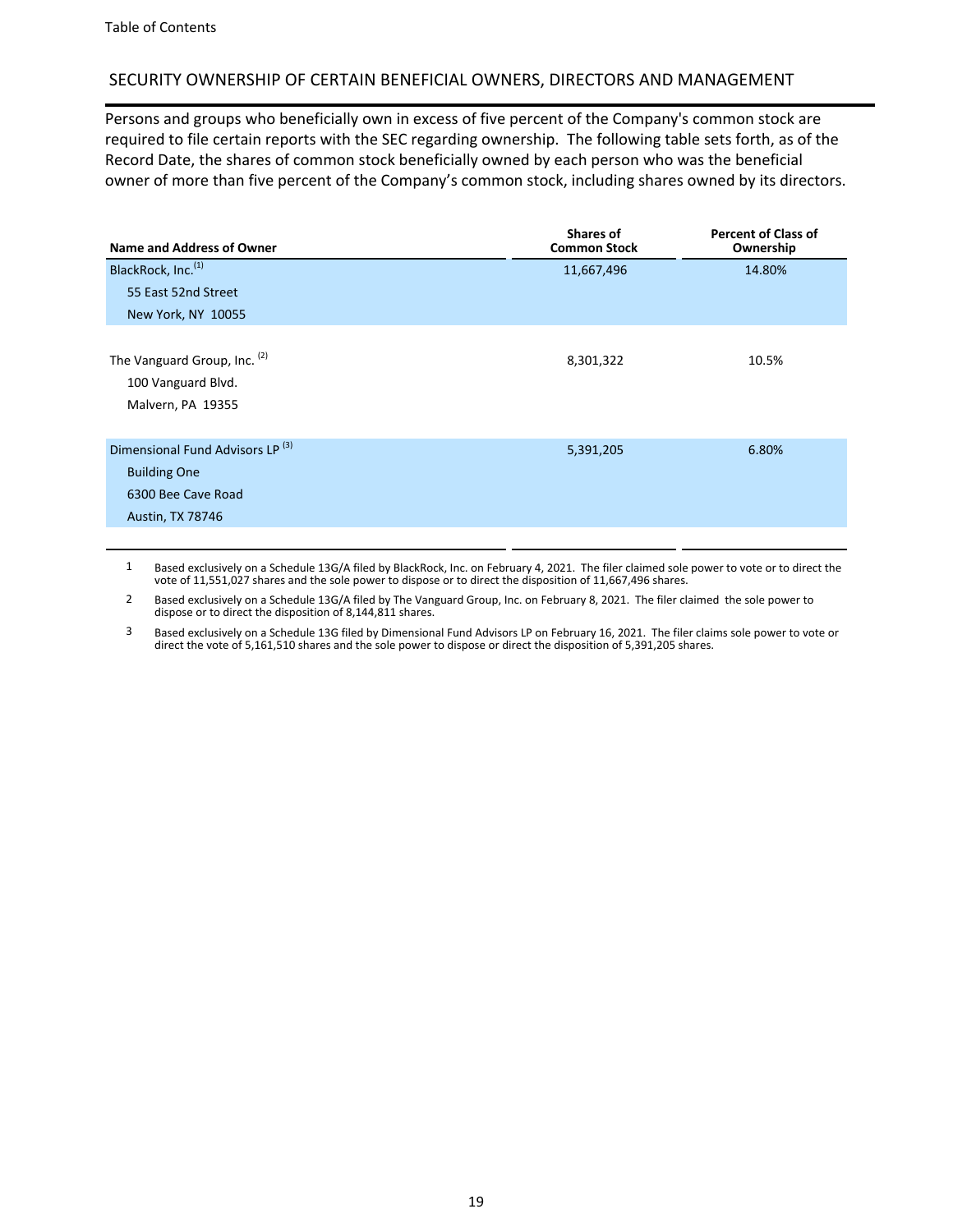# Form FR Y-6 Brookline Bancorp, Inc. Boston, Massachusetts Fiscal Year Ending December 31, 2020

# Report Item 4: Insiders

(1), (2), (3)(a)(b)(c) and (4)(a)(b)(c)

| (1)(a) Name, City, State,<br>Country  | (2) Principal Occupation if other<br>than with Holding Company                 | (3)(a) Title &<br><b>Position with</b><br><b>Holding Company</b> | (3)(b) Title &<br><b>Position with</b><br><b>Subsidiaries</b> | (3)(c) Title &<br>Position with other<br><b>businesses</b> | (4)(a) Percentage<br>of Voting Shares in<br><b>Holding Company</b> |  |
|---------------------------------------|--------------------------------------------------------------------------------|------------------------------------------------------------------|---------------------------------------------------------------|------------------------------------------------------------|--------------------------------------------------------------------|--|
|                                       | Owner, Myers & Chang, Flour                                                    |                                                                  |                                                               |                                                            |                                                                    |  |
| Joanne B. Chang                       | Bakery                                                                         | Director                                                         | N/A                                                           | N/A                                                        | 0.01%                                                              |  |
| Boston, MA USA                        |                                                                                |                                                                  |                                                               |                                                            |                                                                    |  |
| David C. Chapin                       | Principal, Chapin Properties                                                   | Director                                                         | N/A                                                           | N/A                                                        | 0.15%                                                              |  |
| Wellesley, MA USA                     |                                                                                |                                                                  |                                                               |                                                            |                                                                    |  |
| John J. Doyle, Jr.                    | Retired                                                                        | Director                                                         | N/A                                                           | N/A                                                        | 0.05%                                                              |  |
| Weston, MA USA                        |                                                                                |                                                                  |                                                               |                                                            |                                                                    |  |
| Margaret Boles Fitzgerald             | Volunteer                                                                      | Director                                                         | N/A                                                           | N/A                                                        | 0.04%                                                              |  |
| Wellesley, MA USA                     |                                                                                |                                                                  |                                                               |                                                            |                                                                    |  |
| John A. Hackett                       | Controller, JJ Rudy Insurance                                                  | Director                                                         | N/A                                                           | N/A                                                        | 0.05%                                                              |  |
| Stoneham, MA USA                      |                                                                                |                                                                  |                                                               |                                                            |                                                                    |  |
| John L. Hall II                       | President, Hall Properties, Inc.                                               | Director                                                         | N/A                                                           | N/A                                                        | 0.27%                                                              |  |
| Brookline, MA USA                     |                                                                                |                                                                  |                                                               |                                                            |                                                                    |  |
| Thomas J. Hollister<br>Boston, MA USA | Chief Financial Officer and Vice President<br>of Finance of Harvard University | Director                                                         | N/A                                                           | N/A                                                        | 0.05%                                                              |  |
|                                       |                                                                                |                                                                  |                                                               |                                                            |                                                                    |  |
| Bogdan Nowak                          | President, Rhode Island Novelty                                                | Director                                                         | N/A                                                           | N/A                                                        | 0.17%                                                              |  |
| E. Greenwich, RI USA                  |                                                                                |                                                                  |                                                               |                                                            |                                                                    |  |
| <b>Charles Peck</b>                   | Retired                                                                        | Director                                                         | N/A                                                           | N/A                                                        | 0.18%                                                              |  |
| Weston, MA USA                        |                                                                                |                                                                  |                                                               |                                                            |                                                                    |  |
| John P. Pereira                       | President & CEO, Combined<br>Properties                                        | Director                                                         | N/A                                                           | N/A                                                        | 0.03%                                                              |  |
| Milton, MA USA                        |                                                                                |                                                                  |                                                               |                                                            |                                                                    |  |
| Merrill W. Sherman                    | Owner, Sherman Consulting LLC                                                  | Director                                                         | N/A                                                           | N/A                                                        | 0.05%                                                              |  |
| Providence, RI USA                    |                                                                                |                                                                  |                                                               |                                                            |                                                                    |  |
| Joseph J. Slotnik                     | Retired                                                                        | Director                                                         | N/A                                                           | N/A                                                        | 0.24%                                                              |  |
| Fisher Island, FL USA                 |                                                                                |                                                                  |                                                               |                                                            |                                                                    |  |
| Peter O. Wilde                        | Retired                                                                        | Director                                                         | N/A                                                           | N/A                                                        | 0.23%                                                              |  |
| Chestnut Hill, MA USA                 |                                                                                |                                                                  |                                                               |                                                            |                                                                    |  |